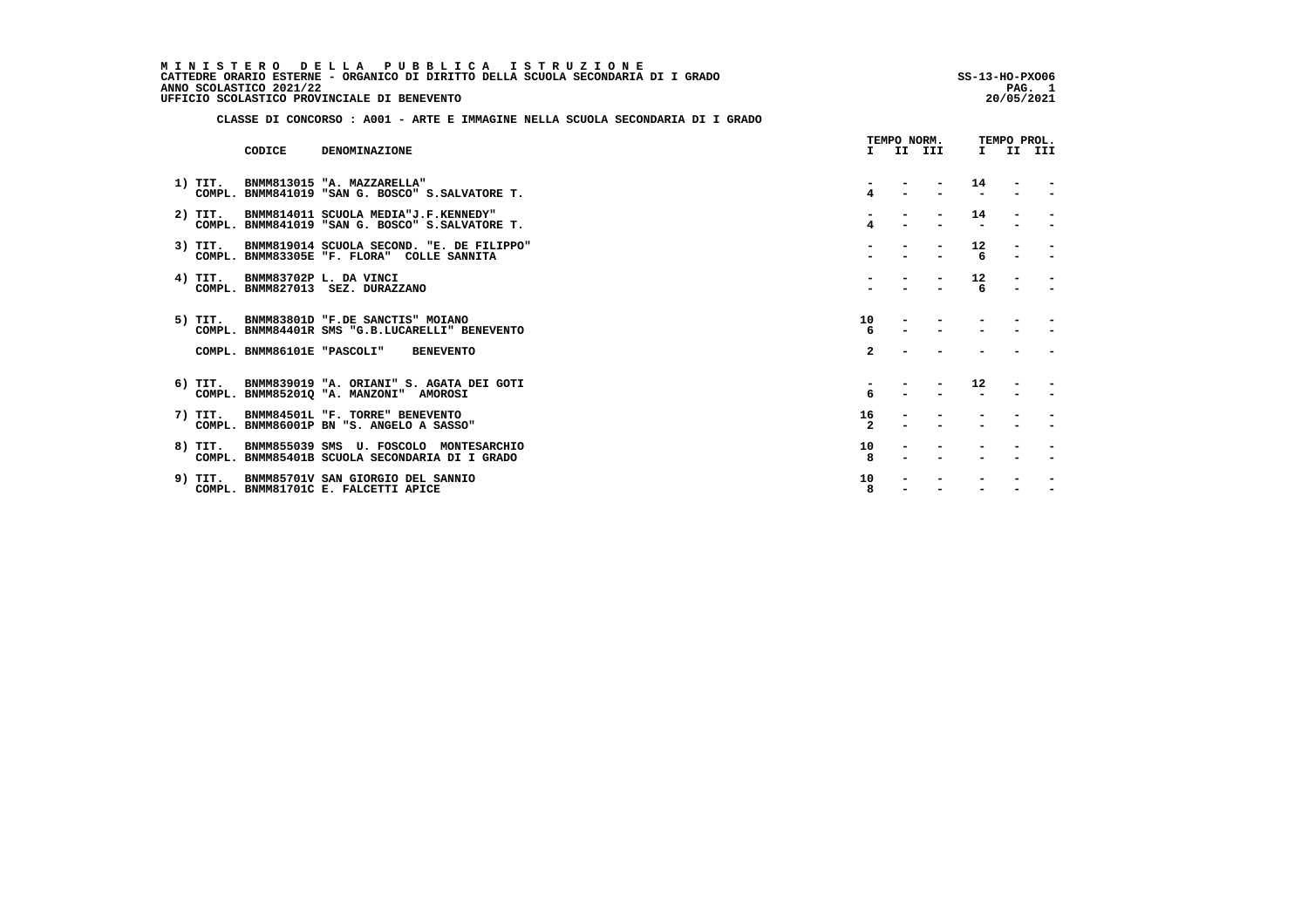MINISTERO DELLA PUBBLICA ISTRUZIONE<br>CATTEDRE ORARIO ESTERNE - ORGANICO DI DIRITTO DELLA SCUOLA SECONDARIA DI IGRADO  **ANNO SCOLASTICO 2021/22 PAG. 2 UFFICIO SCOLASTICO PROVINCIALE DI BENEVENTO 20/05/2021**

 $\ddot{\phantom{0}}$ 

 **CLASSE DI CONCORSO : A022 - ITALIANO, STORIA, GEOGRAFIA NELLA SCUOLA SECONDARIA DI I GRADO**

|           |                      |                                                                                           |                      | TEMPO NORM. |              | TEMPO PROL. |        |
|-----------|----------------------|-------------------------------------------------------------------------------------------|----------------------|-------------|--------------|-------------|--------|
|           | CODICE               | DENOMINAZIONE                                                                             |                      | I II III    | $\mathbf{I}$ |             | II III |
| 1) TIT.   |                      | BNMM81002P V. ALFIERI - S. ANGELO<br>COMPL. BNMM82501B SEC. S.BARTOLOMEO D. PETTINARO     | 12 <sup>2</sup>      |             | 6            |             |        |
| $2)$ TIT. |                      | BNMM813015 "A. MAZZARELLA"<br>COMPL. BNMM82901P "M. D'AZEGLIO" TELESE                     | 3                    |             | 15           |             |        |
| $3)$ TIT. |                      | BNMM814011 SCUOLA MEDIA"J.F.KENNEDY"<br>COMPL. BNMM82901P "M. D'AZEGLIO" TELESE           | 3                    |             | 15           |             |        |
| 4) TIT.   | BNMM82301Q "F. PAGA" | COMPL. BNMM826017 "L. SHABRAN" S. MARCO CAVOTI                                            | 12                   |             | 6            |             |        |
|           |                      | 5) TIT. BNMM842015 "L. VANVITELLI"<br>COMPL. BNMM83801D "F.DE SANCTIS" MOIANO             | 16<br>$\overline{2}$ |             |              |             |        |
| $6)$ TIT. |                      | BNMM843011 I.C. "G. MOSCATI" BENEVENTO<br>COMPL. BNMM85401B SCUOLA SECONDARIA DI I GRADO  | 12                   |             |              |             |        |
| 7) TIT.   |                      | BNMM84401R SMS "G.B.LUCARELLI" BENEVENTO<br>COMPL. BNMM81203B L. SETTEMBRINI - S. LEUCIO  | 12 <sup>2</sup>      |             | 6            |             |        |
|           |                      | 8) TIT. BNMM84501L "F. TORRE" BENEVENTO<br>COMPL. BNMM86001P BN "S. ANGELO A SASSO"       | 8<br>8               |             |              |             |        |
|           |                      | COMPL. BNMM86101E "PASCOLI" BENEVENTO                                                     | $\overline{a}$       |             |              |             |        |
| 9) TIT.   |                      | BNMM84601C "S. GUIDI" GUARDIA SANF.DI<br>COMPL. BNMM841019 "SAN G. BOSCO" S. SALVATORE T. | 10<br>8              |             |              |             |        |
| 10) TIT.  |                      | BNMM850036 "A. ABBAMONDI" VITULANO<br>COMPL. BNMM834027 A.ABBAMONDI SEZ. TOCCO CAUDIO     | 12                   |             |              |             |        |
| 11) TIT.  |                      | BNMM855039 SMS U. FOSCOLO MONTESARCHIO<br>COMPL. BNMM827013 SEZ. DURAZZANO                | 11                   |             | 6            |             |        |
| 12) TIT.  |                      | BNMM85701V SAN GIORGIO DEL SANNIO<br>COMPL. BNMM81701C E. FALCETTI APICE                  | 14<br>4              |             |              |             |        |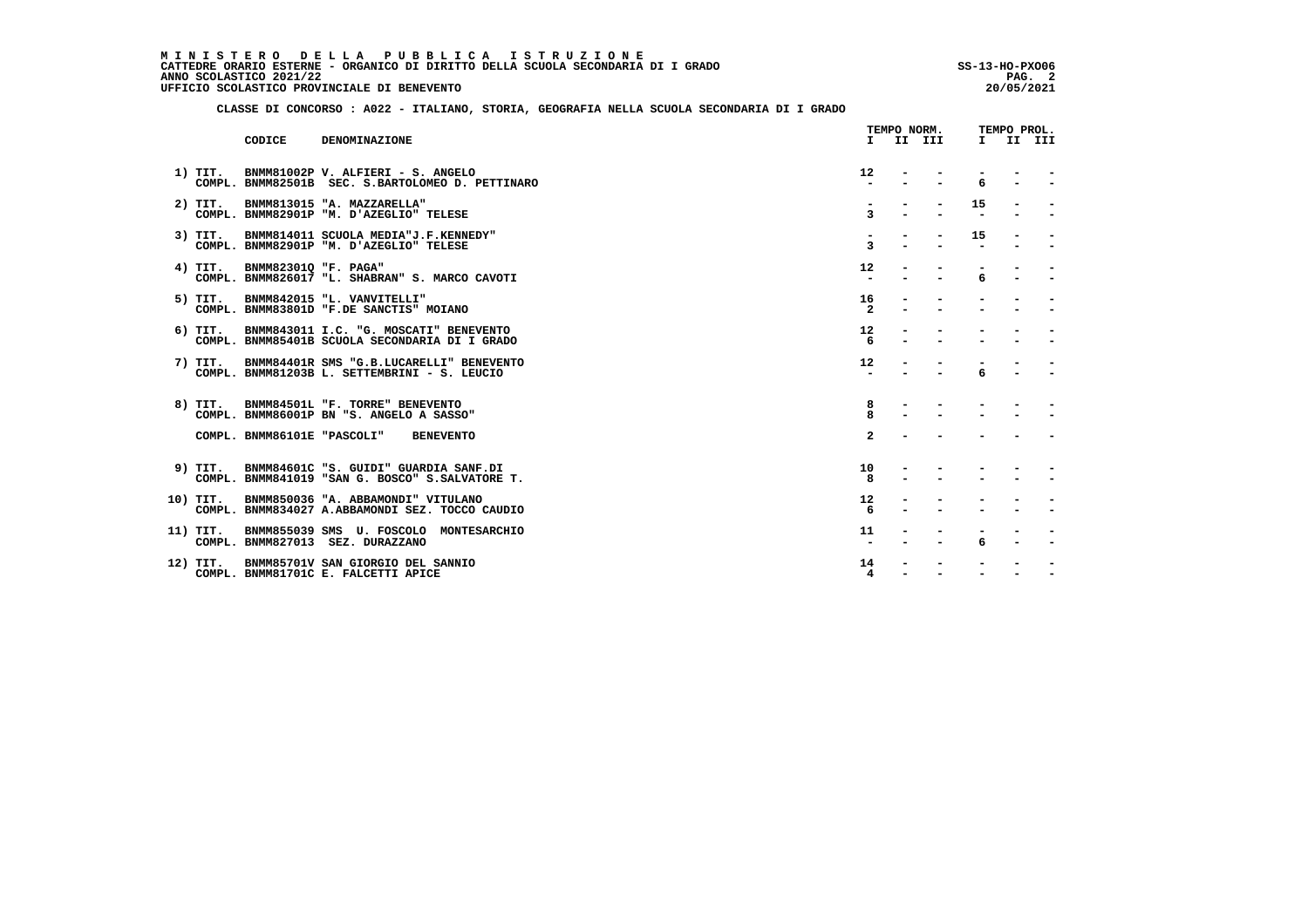MINISTERO DELLA PUBBLICA ISTRUZIONE<br>CATTEDRE ORARIO ESTERNE - ORGANICO DI DIRITTO DELLA SCUOLA SECONDARIA DI IGRADO<br>ANNO SCOLASTICO 2021/22 PAG. 3<br>UFFICIO SCOLASTICO PROVINCIALE DI BENEVENTO

 **CLASSE DI CONCORSO : A028 - MATEMATICA E SCIENZE**

|         |        |                                                                                                 |         | TEMPO NORM. |              | TEMPO PROL. |  |
|---------|--------|-------------------------------------------------------------------------------------------------|---------|-------------|--------------|-------------|--|
|         | CODICE | <b>DENOMINAZIONE</b>                                                                            |         | I II III    | $\mathbf{I}$ | II III      |  |
| 1) TIT. |        | BNMM00800N ANNESSA C.N. "GIANNONE" BN<br>COMPL. BNMM80402B A. M. CATERINI - PONTELANDOLFO       | 12<br>6 |             |              |             |  |
| 2) TIT. |        | BNMM82901P "M. D'AZEGLIO" TELESE<br>COMPL. BNMM841019 "SAN G. BOSCO" S.SALVATORE T.             | 15      |             |              |             |  |
|         |        | 3) TIT. BNMM834027 A.ABBAMONDI SEZ. TOCCO CAUDIO<br>COMPL. BNMM814011 SCUOLA MEDIA"J.F.KENNEDY" | 9       |             | $\mathbf{q}$ |             |  |
| 4) TIT. |        | BNMM839019 "A. ORIANI" S. AGATA DEI GOTI<br>COMPL. BNMM85201Q "A. MANZONI" AMOROSI              | 9       |             | 9            |             |  |
| 5) TIT. |        | BNMM84501L "F. TORRE" BENEVENTO<br>COMPL. BNMM84601C "S. GUIDI" GUARDIA SANF.DI                 | 12      |             |              |             |  |
| 6) TIT. |        | BNMM84901X "MARIO DE MENNATO" PONTE<br>COMPL. BNMM813015 "A. MAZZARELLA"                        |         |             | 9<br>9       |             |  |
| 7) TIT. |        | BNMM85701V SAN GIORGIO DEL SANNIO<br>COMPL. BNMM86001P BN "S. ANGELO A SASSO"                   | 12<br>6 |             |              |             |  |
| 8) TIT. |        | BNMM86101E "PASCOLI"<br><b>BENEVENTO</b><br>COMPL. BNMM842015 "L. VANVITELLI"                   | 12<br>6 |             |              |             |  |
|         |        |                                                                                                 |         |             |              |             |  |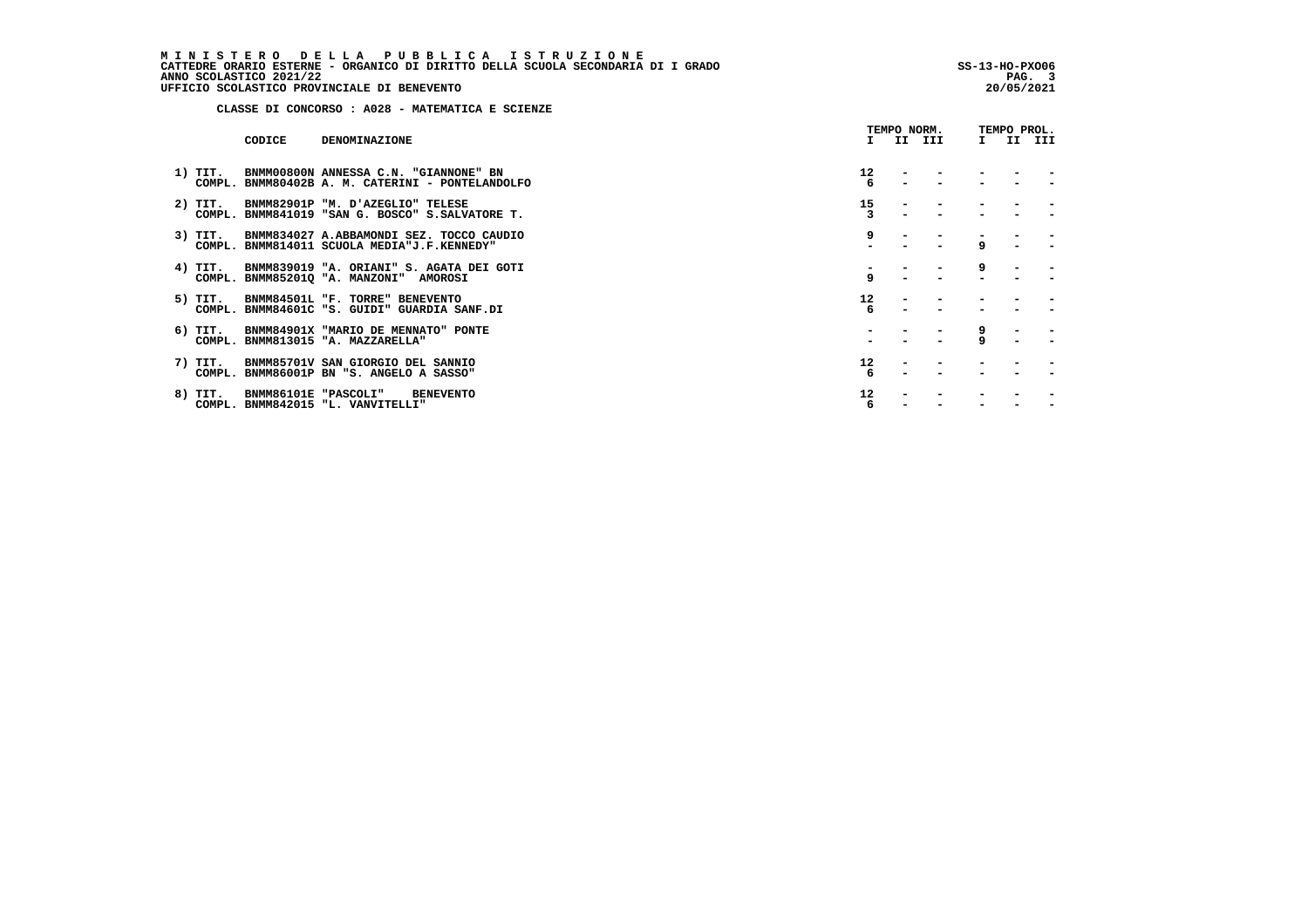MINISTERO DELLA PUBBLICA ISTRUZIONE<br>CATTEDRE ORARIO ESTERNE - ORGANICO DI DIRITTO DELLA SCUOLA SECONDARIA DI IGRADO  **ANNO SCOLASTICO 2021/22 PAG. 4 UFFICIO SCOLASTICO PROVINCIALE DI BENEVENTO 20/05/2021**

 **CLASSE DI CONCORSO : A030 - MUSICA NELLA SCUOLA SECONDARIA DI I GRADO**

|           | CODICE                      | DENOMINAZIONE                                                                                   | T.                   | II III | $\mathbf{I}$ | II III |
|-----------|-----------------------------|-------------------------------------------------------------------------------------------------|----------------------|--------|--------------|--------|
| $1)$ TIT. |                             | BNMM813015 "A. MAZZARELLA"<br>COMPL. BNMM852010 "A. MANZONI" AMOROSI                            | 4                    |        | 14           |        |
| $2)$ TIT. |                             | BNMM814011 SCUOLA MEDIA"J.F.KENNEDY"<br>COMPL. BNMM85201Q "A. MANZONI" AMOROSI                  |                      |        | 14           |        |
| 3) TIT.   | COMPL. BNMM86101E "PASCOLI" | BNMM81701C E. FALCETTI APICE<br><b>BENEVENTO</b>                                                | 10<br>4              |        |              |        |
|           |                             | COMPL. BNMM00800N ANNESSA C.N. "GIANNONE" BN                                                    | 4                    |        |              |        |
|           |                             | 4) TIT. BNMM819014 SCUOLA SECOND. "E. DE FILIPPO"<br>COMPL. BNMM83305E "F. FLORA" COLLE SANNITA |                      |        | 12<br>6      |        |
| 5) TIT.   |                             | BNMM83702P L. DA VINCI<br>COMPL. BNMM841019 "SAN G. BOSCO" S.SALVATORE T.                       | б.                   |        | 12           |        |
| 6) TIT.   |                             | BNMM839019 "A. ORIANI" S. AGATA DEI GOTI<br>COMPL. BNMM83801D "F.DE SANCTIS" MOIANO             | 6                    |        | $12^{\circ}$ |        |
| 7) TIT.   |                             | BNMM84501L "F. TORRE" BENEVENTO<br>COMPL. BNMM86001P BN "S. ANGELO A SASSO"                     | 16<br>$\overline{2}$ |        |              |        |
| 8) TIT.   |                             | BNMM85401B SCUOLA SECONDARIA DI I GRADO<br>COMPL. BNMM827013 SEZ. DURAZZANO                     | 10                   |        | $\mathbf{R}$ |        |
|           |                             | 9) TIT. BNMM855039 SMS U. FOSCOLO MONTESARCHIO<br>COMPL. BNMM843011 I.C. "G. MOSCATI" BENEVENTO | 10<br>$\mathbf{2}$   |        |              |        |
|           |                             | COMPL. BNMM84401R SMS "G.B.LUCARELLI" BENEVENTO                                                 | 6                    |        |              |        |
| 10) TIT.  |                             | BNMM85701V SAN GIORGIO DEL SANNIO<br>COMPL. BNMM81002P V. ALFIERI - S. ANGELO                   | 10<br>6              |        |              |        |

 **TEMPO NORM. TEMPO PROL.**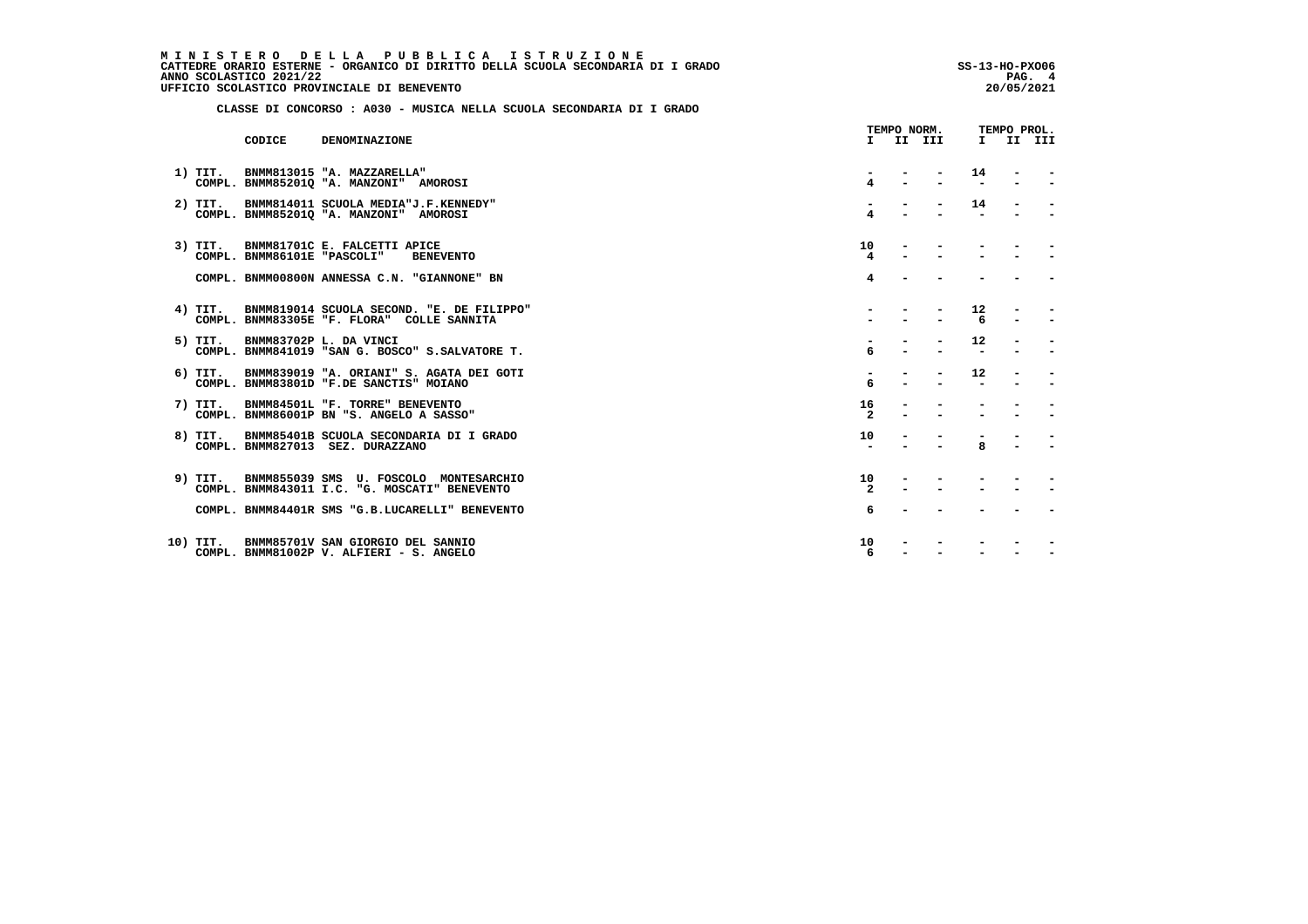MINISTERO DELLA PUBBLICA ISTRUZIONE<br>CATTEDRE ORARIO ESTERNE - ORGANICO DI DIRITTO DELLA SCUOLA SECONDARIA DI IGRADO  **ANNO SCOLASTICO 2021/22 PAG. 5 UFFICIO SCOLASTICO PROVINCIALE DI BENEVENTO 20/05/2021**

j

 **CLASSE DI CONCORSO : A049 - SCIENZE MOTORIE E SPORTIVE NELLA SCUOLA SECONDARIA DI I GRADO**

|           |                             |                                                                                                | TEMPO NORM. |  |          | TEMPO PROL.  |                |        |  |  |
|-----------|-----------------------------|------------------------------------------------------------------------------------------------|-------------|--|----------|--------------|----------------|--------|--|--|
|           | CODICE                      | DENOMINAZIONE                                                                                  |             |  | I II III | $\mathbf{I}$ |                | II III |  |  |
| 1) TIT.   |                             | BNMM813015 "A. MAZZARELLA"<br>COMPL. BNMM84901X "MARIO DE MENNATO" PONTE                       |             |  |          | 14<br>4      | $\blacksquare$ |        |  |  |
| $2)$ TIT. | COMPL. BNMM86101E "PASCOLI" | BNMM814011 SCUOLA MEDIA"J.F.KENNEDY"<br><b>BENEVENTO</b>                                       | 4           |  |          | 14           |                |        |  |  |
| $3)$ TIT. |                             | BNMM81701C E. FALCETTI APICE<br>COMPL. BNMM85701V SAN GIORGIO DEL SANNIO                       | 10<br>8     |  |          |              |                |        |  |  |
| 4) TIT.   |                             | BNMM819014 SCUOLA SECOND. "E. DE FILIPPO"<br>COMPL. BNMM83305E "F. FLORA" COLLE SANNITA        |             |  |          | 12<br>6      |                |        |  |  |
| 5) TIT.   |                             | BNMM827013 SEZ. DURAZZANO<br>COMPL. BNMM852010 "A. MANZONI" AMOROSI                            | R           |  |          | 8            |                |        |  |  |
| $6)$ TIT. |                             | BNMM83702P L. DA VINCI<br>COMPL. BNMM841019 "SAN G. BOSCO" S. SALVATORE T.                     | 6           |  |          | 12           |                |        |  |  |
| 7) TIT.   |                             | BNMM839019 "A. ORIANI" S. AGATA DEI GOTI<br>COMPL. BNMM83801D "F.DE SANCTIS" MOIANO            | 6           |  |          | 12           |                |        |  |  |
|           |                             | 8) TIT. BNMM843011 I.C. "G. MOSCATI" BENEVENTO<br>COMPL. BNMM00800N ANNESSA C.N. "GIANNONE" BN | 6           |  |          |              |                |        |  |  |
|           |                             | COMPL. BNMM81002P V. ALFIERI - S. ANGELO                                                       | 6           |  |          |              |                |        |  |  |
| 9) TIT.   |                             | BNMM855039 SMS U. FOSCOLO MONTESARCHIO<br>COMPL. BNMM85401B SCUOLA SECONDARIA DI I GRADO       | 10<br>8     |  |          |              |                |        |  |  |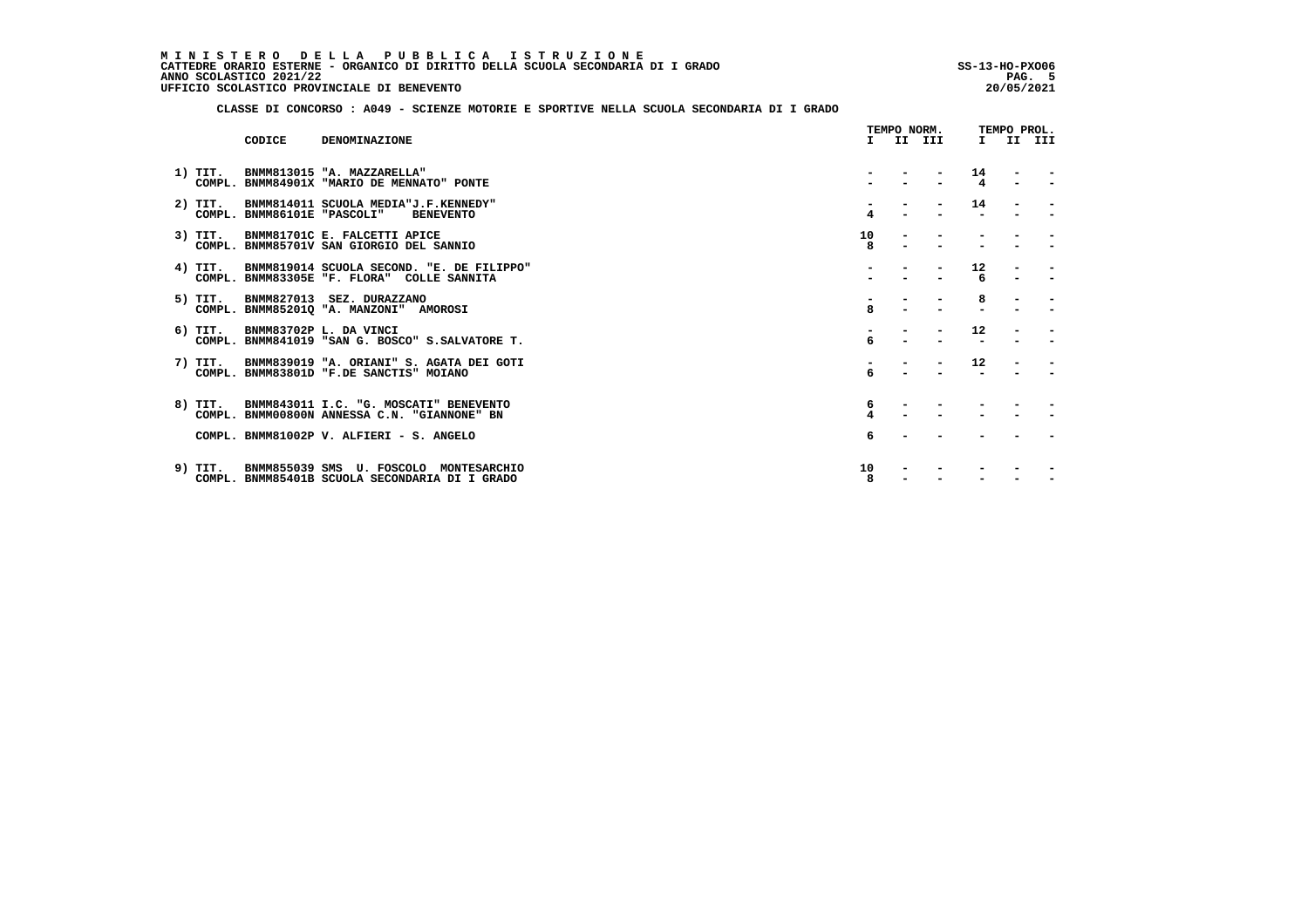MINISTERO DELLA PUBBLICA ISTRUZIONE<br>CATTEDRE ORARIO ESTERNE - ORGANICO DI DIRITTO DELLA SCUOLA SECONDARIA DI IGRADO  **ANNO SCOLASTICO 2021/22 PAG. 6 UFFICIO SCOLASTICO PROVINCIALE DI BENEVENTO 20/05/2021**

 **CLASSE DI CONCORSO : A060 - TECNOLOGIA NELLA SCUOLA SECONDARIA DI I GRADO**

|           | CODICE | DENOMINAZIONE                                                                               | Τ.                   | II III | $\mathbf{I}$         | II III                   |
|-----------|--------|---------------------------------------------------------------------------------------------|----------------------|--------|----------------------|--------------------------|
| $1)$ TIT. |        | BNMM813015 "A. MAZZARELLA"<br>COMPL. BNMM84901X "MARIO DE MENNATO" PONTE                    |                      |        | 14<br>$\overline{a}$ |                          |
| $2)$ TIT. |        | BNMM814011 SCUOLA MEDIA"J.F.KENNEDY"<br>COMPL. BNMM80402B A. M. CATERINI - PONTELANDOLFO    | $\overline{2}$       |        | 14                   |                          |
| $3)$ TIT. |        | BNMM819014 SCUOLA SECOND. "E. DE FILIPPO"<br>COMPL. BNMM83305E "F. FLORA" COLLE SANNITA     |                      |        | 12<br>6              |                          |
|           |        | 4) TIT. BNMM827013 SEZ. DURAZZANO<br>COMPL. BNMM83801D "F.DE SANCTIS" MOIANO                | <b>Q</b>             |        | 8                    | $\qquad \qquad$          |
|           |        | COMPL. BNMM842015 "L. VANVITELLI"                                                           | $\mathbf{z}$         |        |                      | $\overline{\phantom{0}}$ |
| 5) TIT.   |        | BNMM83702P L. DA VINCI<br>COMPL. BNMM839019 "A. ORIANI" S. AGATA DEI GOTI                   |                      |        | 12<br>6              |                          |
| 6) TIT.   |        | BNMM84401R SMS "G.B.LUCARELLI" BENEVENTO<br>COMPL. BNMM86101E "PASCOLI"<br><b>BENEVENTO</b> | 6                    |        |                      |                          |
|           |        | COMPL. BNMM81002P V. ALFIERI - S. ANGELO                                                    | 6                    |        |                      |                          |
| 7) TIT.   |        | BNMM84501L "F. TORRE" BENEVENTO<br>COMPL. BNMM86001P BN "S. ANGELO A SASSO"                 | 16<br>$\overline{2}$ |        |                      |                          |
| 8) TIT.   |        | BNMM85401B SCUOLA SECONDARIA DI I GRADO<br>COMPL. BNMM855039 SMS U. FOSCOLO MONTESARCHIO    | 10<br>8              |        |                      |                          |
| 9) TIT.   |        | BNMM85701V SAN GIORGIO DEL SANNIO<br>COMPL. BNMM81701C E. FALCETTI APICE                    | 10<br>8              |        |                      |                          |

 **TEMPO NORM. TEMPO PROL.**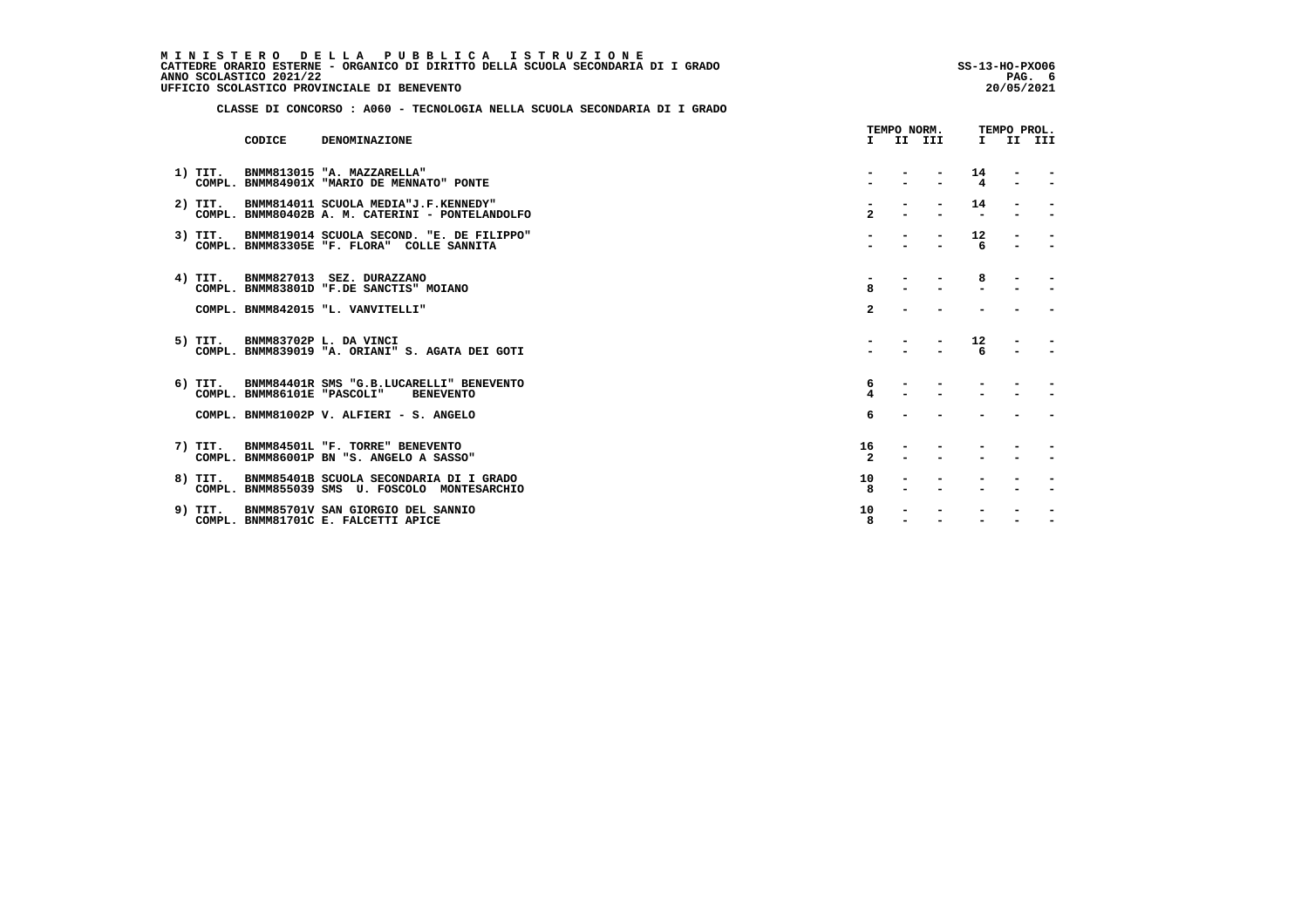MINISTERO DELLA PUBBLICA ISTRUZIONE<br>CATTEDRE ORARIO ESTERNE - ORGANICO DI DIRITTO DELLA SCUOLA SECONDARIA DI IGRADO  **ANNO SCOLASTICO 2021/22 PAG. 7 UFFICIO SCOLASTICO PROVINCIALE DI BENEVENTO 20/05/2021**

 **CLASSE DI CONCORSO : AA25 - LINGUA INGLESE E SECONDA LINGUA COMUNITARIA NELLA SCUOLA SECONDARIA I GRADO (FRANCESE)**

|           |                             |                                                                                             |              | TEMPO NORM. |              | TEMPO PROL. |        |
|-----------|-----------------------------|---------------------------------------------------------------------------------------------|--------------|-------------|--------------|-------------|--------|
|           | CODICE                      | DENOMINAZIONE                                                                               |              | I II III    | $\mathbf{I}$ |             | II III |
| 1) TIT.   |                             | BNMM813015 "A. MAZZARELLA"<br>COMPL. BNMM84901X "MARIO DE MENNATO" PONTE                    |              |             | 14<br>4      |             |        |
| $2)$ TIT. |                             | BNMM814011 SCUOLA MEDIA"J.F.KENNEDY"<br>COMPL. BNMM85201Q "A. MANZONI" AMOROSI              |              |             | 14           |             |        |
| 3) TIT.   |                             | BNMM819014 SCUOLA SECOND. "E. DE FILIPPO"<br>COMPL. BNMM83305E "F. FLORA" COLLE SANNITA     |              |             | 12<br>6      |             |        |
| 4) TIT.   |                             | BNMM83702P L. DA VINCI<br>COMPL. BNMM852010 "A. MANZONI" AMOROSI                            | 4            |             | 12           |             |        |
| 5) TIT.   |                             | BNMM839019 "A. ORIANI" S. AGATA DEI GOTI<br>COMPL. BNMM841019 "SAN G. BOSCO" S.SALVATORE T. |              |             | 12           |             |        |
|           |                             | 6) TIT. BNMM84501L "F. TORRE" BENEVENTO<br>COMPL. BNMM84401R SMS "G.B.LUCARELLI" BENEVENTO  | 8            |             |              |             |        |
|           | COMPL. BNMM86101E "PASCOLI" | <b>BENEVENTO</b>                                                                            | 4            |             |              |             |        |
| 7) TIT.   |                             | BNMM85401B SCUOLA SECONDARIA DI I GRADO<br>COMPL. BNMM843011 I.C. "G. MOSCATI" BENEVENTO    | 10<br>6      |             |              |             |        |
|           |                             | COMPL. BNMM84401R SMS "G.B.LUCARELLI" BENEVENTO                                             | $\mathbf{2}$ |             |              |             |        |
|           |                             | 8) TIT. BNMM855039 SMS U. FOSCOLO MONTESARCHIO<br>COMPL. BNMM827013 SEZ. DURAZZANO          | 10           |             | R            |             |        |
| 9) TIT.   |                             | BNMM85701V SAN GIORGIO DEL SANNIO<br>COMPL. BNMM81701C E. FALCETTI APICE                    | 10<br>8      |             |              |             |        |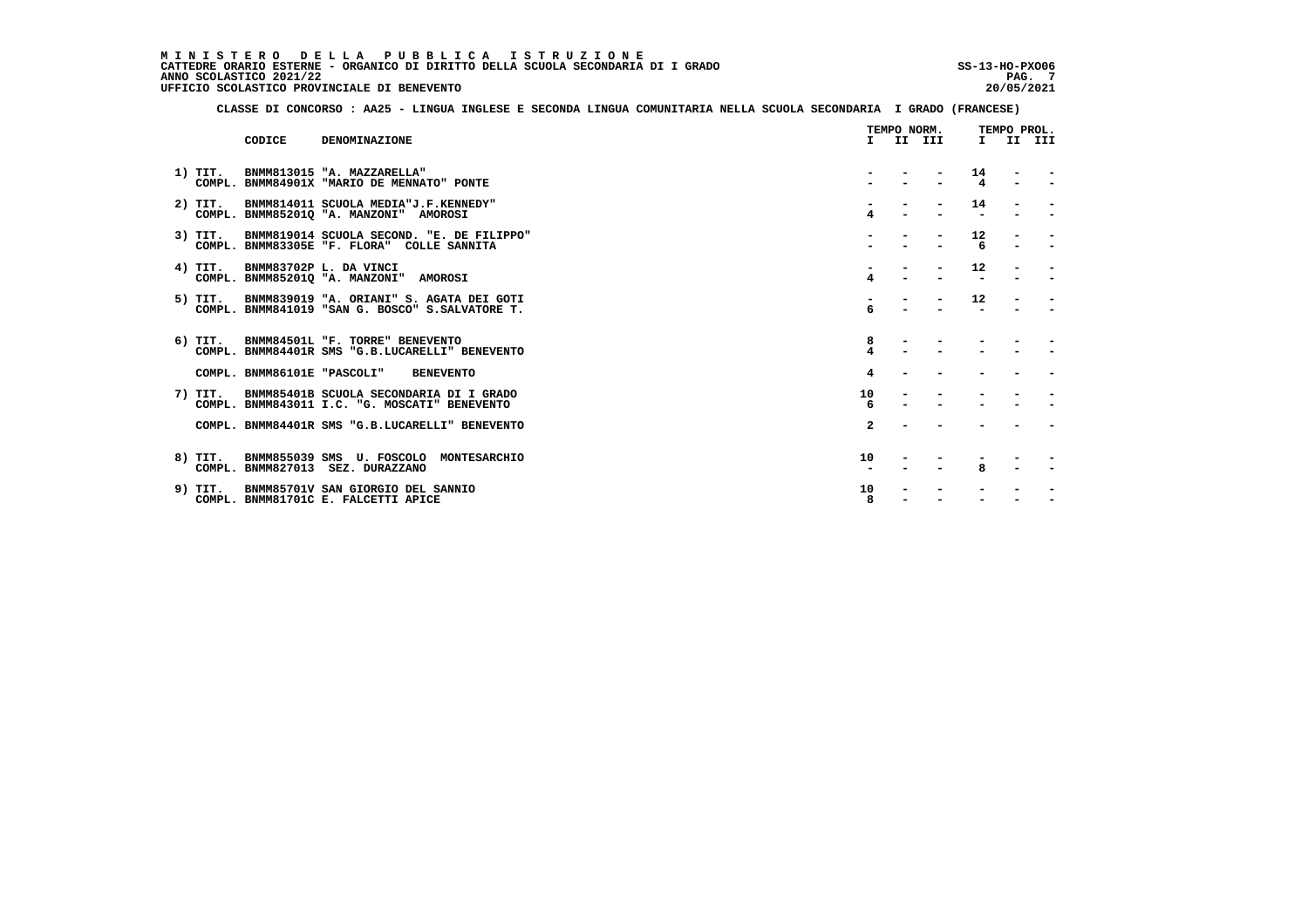MINISTERO DELLA PUBBLICA ISTRUZIONE<br>CATTEDRE ORARIO ESTERNE - ORGANICO DI DIRITTO DELLA SCUOLA SECONDARIA DI IGRADO  **ANNO SCOLASTICO 2021/22 PAG. 8 UFFICIO SCOLASTICO PROVINCIALE DI BENEVENTO 20/05/2021**

 **CLASSE DI CONCORSO : AB25 - LINGUA INGLESE E SECONDA LINGUA COMUNITARIA NELLA SCUOLA SECONDARIA I GRADO (INGLESE)**

|           |                             |                                                                                               |              | TEMPO NORM. |         | TEMPO PROL. |  |
|-----------|-----------------------------|-----------------------------------------------------------------------------------------------|--------------|-------------|---------|-------------|--|
|           | CODICE                      | DENOMINAZIONE                                                                                 |              | I II III    |         | I II III    |  |
| 1) TIT.   |                             | BNMM80402B A. M. CATERINI - PONTELANDOLFO<br>COMPL. BNMM84601C "S. GUIDI" GUARDIA SANF.DI     | 12<br>6      |             |         |             |  |
| $2)$ TIT. |                             | BNMM81203B L. SETTEMBRINI - S. LEUCIO<br>COMPL. BNMM81701C E. FALCETTI APICE                  | 6            |             | 12      |             |  |
| 3) TIT.   | BNMM823010 "F. PAGA"        | COMPL. BNMM00800N ANNESSA C.N. "GIANNONE" BN                                                  | 9<br>9       |             |         |             |  |
| 4) TIT.   |                             | BNMM82501B SEC. S.BARTOLOMEO D. PETTINARO<br>COMPL. BNMM826017 "L. SHABRAN" S. MARCO CAVOTI   |              |             | 9<br>9  |             |  |
| 5) TIT.   |                             | BNMM827013 SEZ. DURAZZANO<br>COMPL. BNMM83702P L. DA VINCI                                    |              |             | 12<br>6 |             |  |
|           |                             | 6) TIT. BNMM834027 A.ABBAMONDI SEZ. TOCCO CAUDIO<br>COMPL. BNMM850036 "A. ABBAMONDI" VITULANO | 12<br>6      |             |         |             |  |
|           |                             | 7) TIT. BNMM84501L "F. TORRE" BENEVENTO<br>COMPL. BNMM00800N ANNESSA C.N. "GIANNONE" BN       | 6<br>6       |             |         |             |  |
|           |                             | COMPL. BNMM85701V SAN GIORGIO DEL SANNIO                                                      | 6            |             |         |             |  |
|           |                             | 8) TIT. BNMM84901X "MARIO DE MENNATO" PONTE<br>COMPL. BNMM84601C "S. GUIDI" GUARDIA SANF.DI   | $\mathbf{z}$ |             | 15      |             |  |
| 9) TIT.   |                             | BNMM855039 SMS U. FOSCOLO MONTESARCHIO<br>COMPL. BNMM85401B SCUOLA SECONDARIA DI I GRADO      | 6<br>6       |             |         |             |  |
|           |                             | COMPL. BNMM83801D "F.DE SANCTIS" MOIANO                                                       | 6            |             |         |             |  |
| 10) TIT.  | COMPL. BNMM86101E "PASCOLI" | BNMM86001P BN "S. ANGELO A SASSO"<br><b>BENEVENTO</b>                                         | 12<br>6      |             |         |             |  |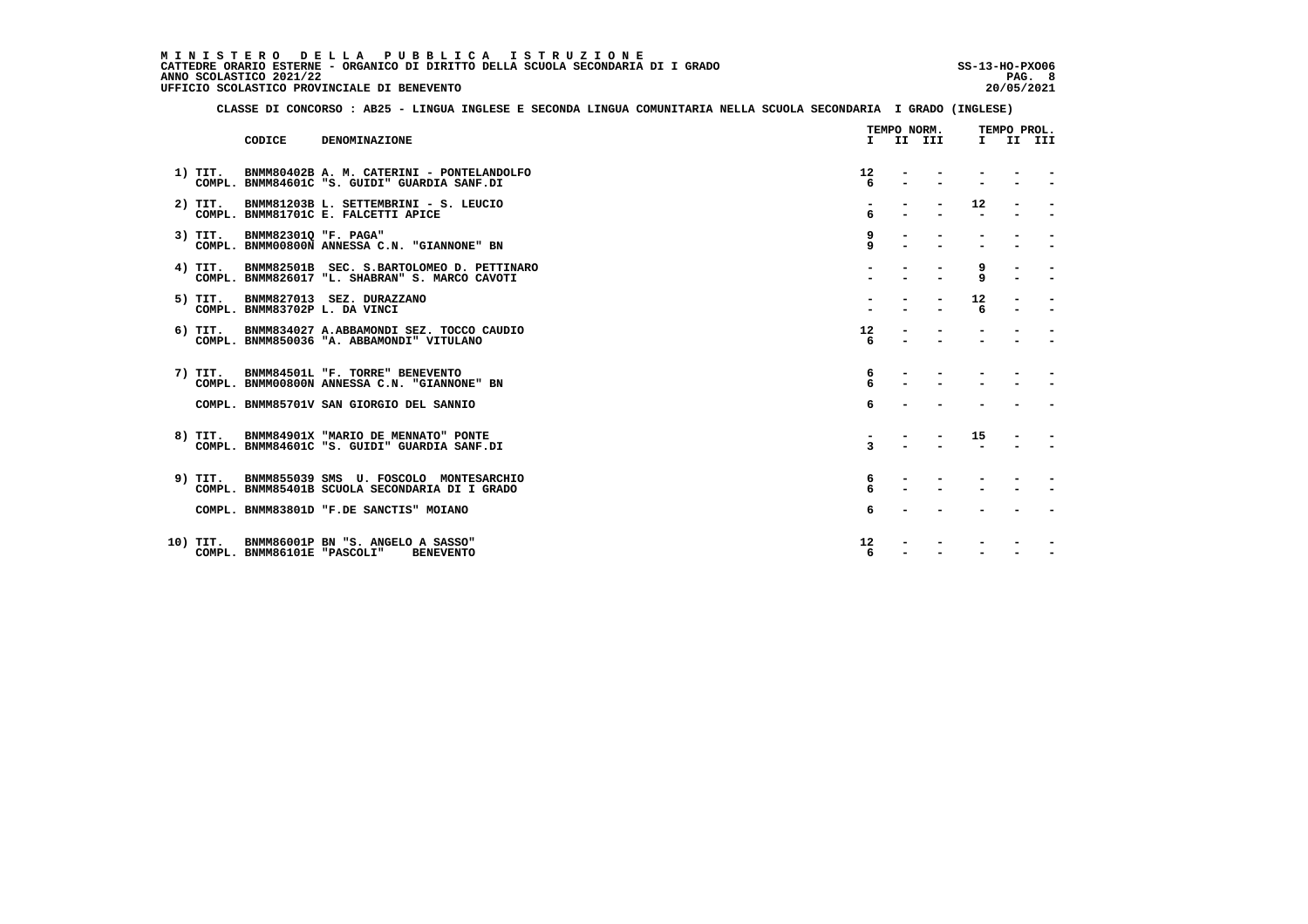MINISTERO DELLA PUBBLICA ISTRUZIONE<br>CATTEDRE ORARIO ESTERNE - ORGANICO DI DIRITTO DELLA SCUOLA SECONDARIA DI IGRADO  **ANNO SCOLASTICO 2021/22 PAG. 9 UFFICIO SCOLASTICO PROVINCIALE DI BENEVENTO 20/05/2021**

 **CLASSE DI CONCORSO : AC25 - LINGUA INGLESE E SECONDA LINGUA COMUNITARIA NELLA SCUOLA SECONDARIA I GRADO (SPAGNOLO)**

|  |           |        |                                                                                   |    | TEMPO NORM. |                                                                                                                                                                                                                                                                        |  | TEMPO PROL. |
|--|-----------|--------|-----------------------------------------------------------------------------------|----|-------------|------------------------------------------------------------------------------------------------------------------------------------------------------------------------------------------------------------------------------------------------------------------------|--|-------------|
|  |           | CODICE | DENOMINAZIONE                                                                     |    |             | II III                                                                                                                                                                                                                                                                 |  | II III      |
|  | 1) TIT.   |        | BNMM00800N ANNESSA C.N. "GIANNONE" BN<br>COMPL. BNMM81002P V. ALFIERI - S. ANGELO |    |             | $\frac{16}{2}$ $\frac{1}{2}$ $\frac{1}{2}$ $\frac{1}{2}$ $\frac{1}{2}$ $\frac{1}{2}$ $\frac{1}{2}$                                                                                                                                                                     |  |             |
|  | $2)$ TIT. |        | BNMM84501L "F. TORRE" BENEVENTO<br>COMPL. BNMM81002P V. ALFIERI - S. ANGELO       | 14 |             | the company of the company of the company of the company of the company of the company of the company of the company of the company of the company of the company of the company of the company of the company of the company<br>the company of the second service and |  |             |